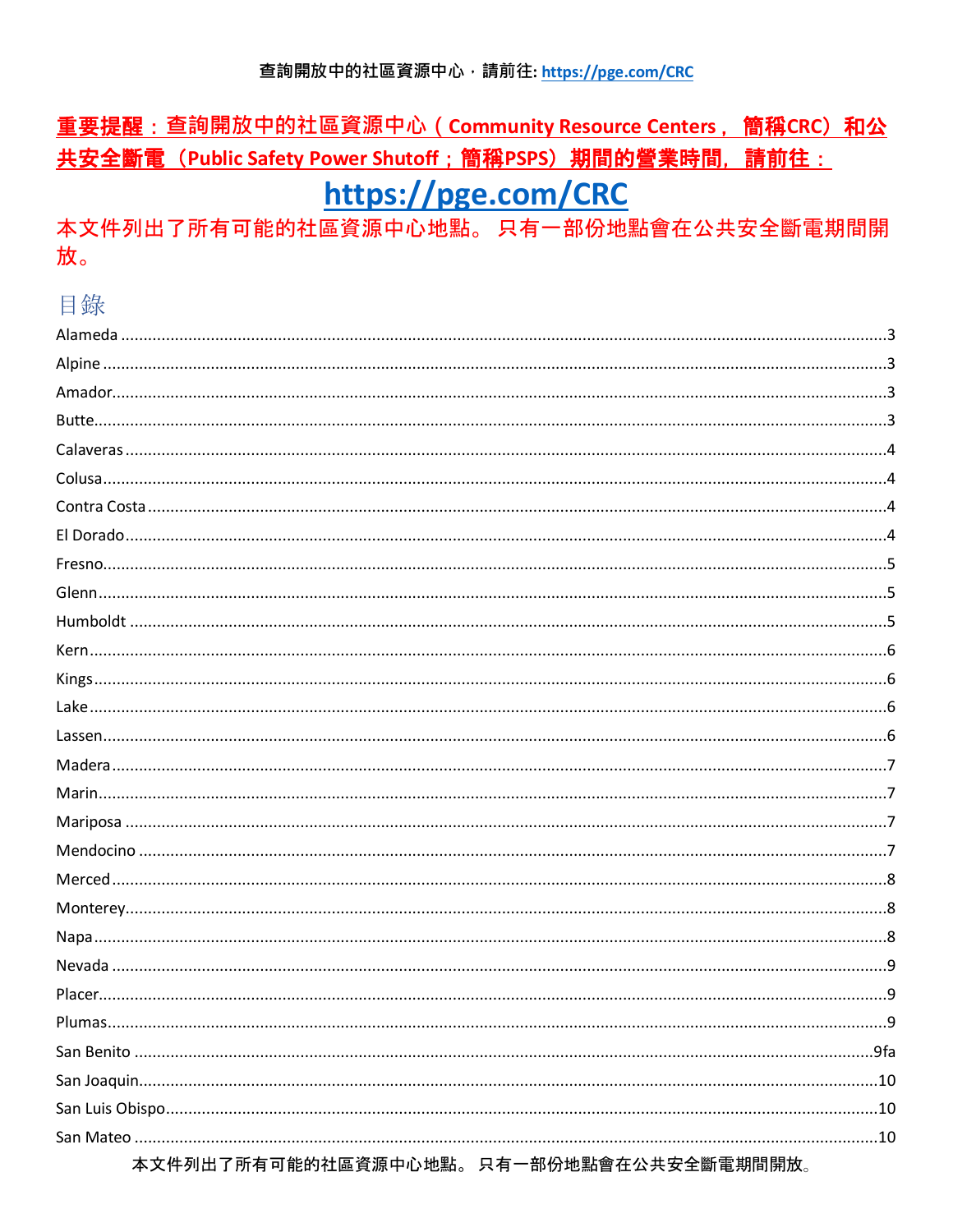| ┃ 室內/室外類別 |                       |
|-----------|-----------------------|
| 室內        | 實體建築,<br>例如社區中心或圖書館   |
| 室外        | 在停車場臨時設置的場地           |
| 視情況而定     | 根據社區需要和便利性,或可為室內或室外場地 |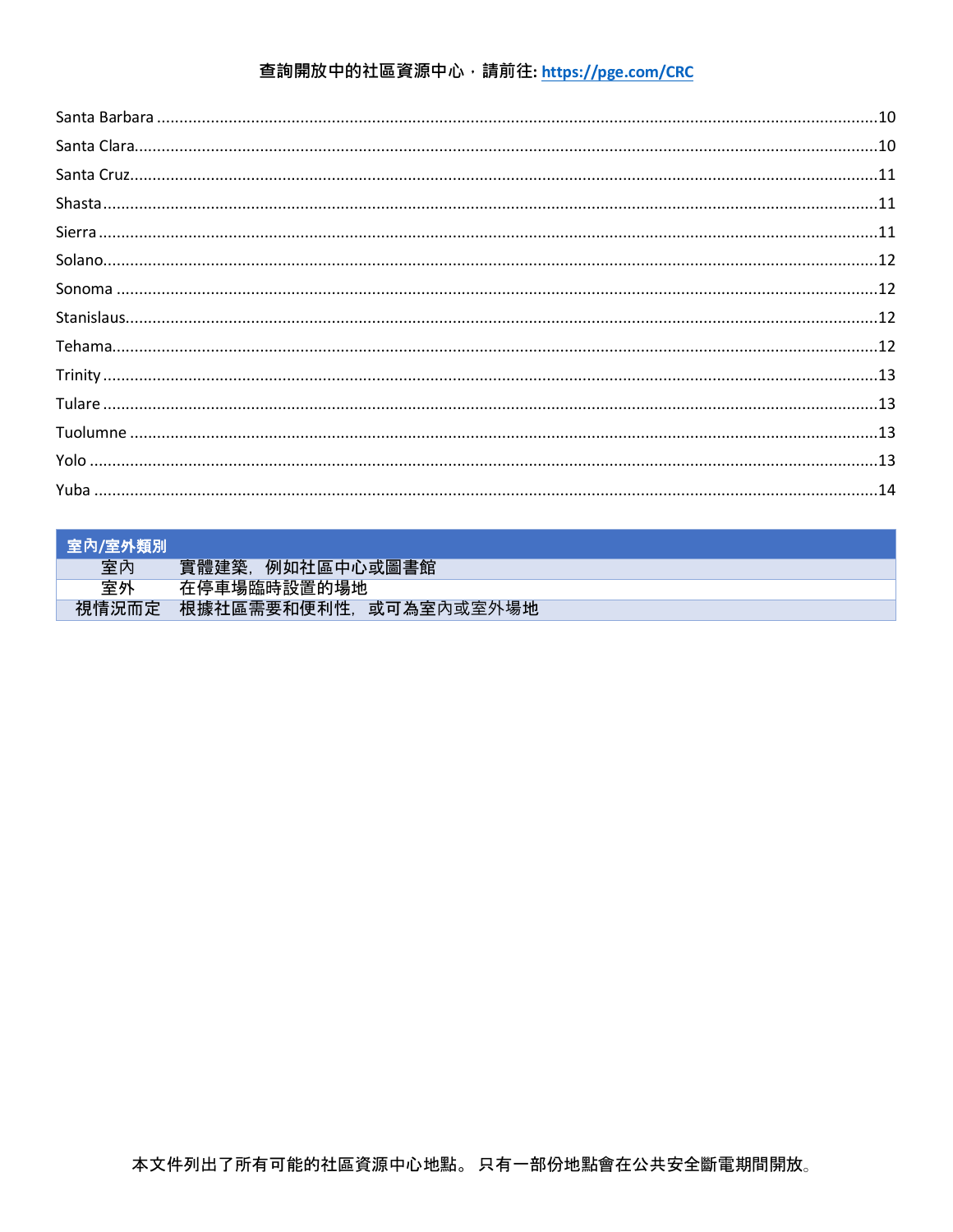## <span id="page-2-0"></span>Alameda

| <b>CITY</b>     | <b>SITE NAME</b>                 | <b>ADDRESS</b>             | <b>ZIP CODE</b> | 室內/室外 |
|-----------------|----------------------------------|----------------------------|-----------------|-------|
| <b>Berkeley</b> | <b>UC Berkeley</b>               | 1 Tanglewood Rd            | 94705           | 室外    |
| Castro Valley   | Castro Valley Library            | 3600 Norbridge Ave         | 94546           | 室內    |
| <b>Dublin</b>   | <b>Shannon Community Center</b>  | 11600 Shannon Ave          | 94568           | 室外    |
| Fremont         | <b>Central Park</b>              | Stevenson Blyd             | 94538           | 室外    |
| Fremont         | Costco Wholesale Fremont         | 43621 Pacific Commons Blvd | 94538           | 室外    |
| Livermore       | Costco Wholesale Livermore       | 2800 Independence Dr       | 94551           | 室外    |
| Oakland         | Acts Full Gospel Church          | 1034 66th Ave              | 94621           | 室外    |
| Oakland         | <b>Merritt College</b>           | 12500 Campus Dr            | 94619           | 室外    |
| Oakland         | <b>Mills College</b>             | 5000 MacArthur Blvd        | 94613           | 室外    |
| Pleasanton      | St. Elizabeth Seton Church       | 4005 Stoneridge Drive      | 94588           | 室外    |
| San Leandro     | Formosan United Methodist Church | 788 Lewelling Blvd         | 94579           | 室外    |
| San Leandro     | San Leandro Main Library         | 300 Estudillo Ave          | 94577           | 室內    |

# <span id="page-2-1"></span>Alpine

| <b>CITY</b> | <b>SITE NAME</b>                  | <b>ADDRESS</b>     | ZIP CODE | 室內/室外 |
|-------------|-----------------------------------|--------------------|----------|-------|
| Bear Valley | Bear Valley Transportation Center | 132 Bear Valley Rd | 95223    | 室外    |

# <span id="page-2-2"></span>Amador

| <b>CITY</b>         | <b>SITE NAME</b>                                           | <b>ADDRESS</b>           | <b>ZIP CODE</b> | 室內/室外 |
|---------------------|------------------------------------------------------------|--------------------------|-----------------|-------|
| lone                | Ione Junior High School                                    | 450 S Mill St            | 95640           | 室外    |
| Jackson             | Jackson Civic Center                                       | 33 Broadway              | 95642           | 室內    |
| Jackson             | St. Katharine Drexel Parish                                | 11361 Prospect Dr        | 95642           | 室外    |
| Pine Grove          | Volcano Ridge Plaza Parking Lot (Flooring<br>Store/Church) | 19999 CA-88              | 95665           | 室外    |
| Pioneer             | Faith Lutheran Church Amador                               | 22601 CA-88              | 95666           | 室外    |
| Pioneer             | Mace Meadows - The Mountain Grille                         | 26510 Fairway Dr         | 95666           | 室內    |
| Plymouth            | <b>Amador County Fairgrounds</b>                           | 18621 Sherwood St        | 95669           | 室外    |
| Plymouth            | Plymouth Elementary School                                 | 18601 Sherwood St        | 95669           | 室內    |
| <b>Sutter Creek</b> | American Legion                                            | 11350 American Legion Dr | 95685           | 室內    |
| <b>Sutter Creek</b> | <b>Gold Country Lanes</b>                                  | 81 Ridge Rd              | 95685           | 室外    |

### <span id="page-2-3"></span>Butte

| <b>CITY</b>        | <b>SITE NAME</b>                          | <b>ADDRESS</b>          | <b>ZIP CODE</b> | 室內/室外 |
|--------------------|-------------------------------------------|-------------------------|-----------------|-------|
| Bangor             | <b>Bangor Community Center</b>            | 7500 Oro Bangor Highway | 95914           | 室內    |
| Bangor             | <b>Bangor Post Office</b>                 | 5673 La Porte Rd        | 95914           | 室外    |
| <b>Berry Creek</b> | Berry Creek Elementary                    | 286 Rockerfeller Rd     | 95916           | 室外    |
| Chico              | Pleasant Valley Baptist Church            | 13539 Garner Ln         | 95973           | 室內    |
| Forest Ranch       | American Veterans Store                   | 15474 Forest Ranch Way  | 95942           | 室外    |
| Forest Ranch       | Forest Ranch Baptist Church               | 4967 Schott Road        | 95942           | 室內    |
| Magalia            | Magalia Pines Baptist Church              | 14098 Skyway Rd         | 95954           | 視情況而定 |
| Magalia            | <b>Strip Mall</b>                         | 14144 Lakeridge Court   | 95954           | 室外    |
| Oroville           | <b>Bird Street School</b>                 | 1421 Bird St            | 95965           | 室外    |
| Oroville           | Southside Oroville Community Center       | 2959 Lower Wyandotte Rd | 95966           | 室內    |
| Paradise           | Lutheran Church                           | 780 Luther Dr           | 95969           | 室外    |
| Paradise           | Paradise Parks and Recreation Center (aka | 6626 Skyway             | 95969           | 室內    |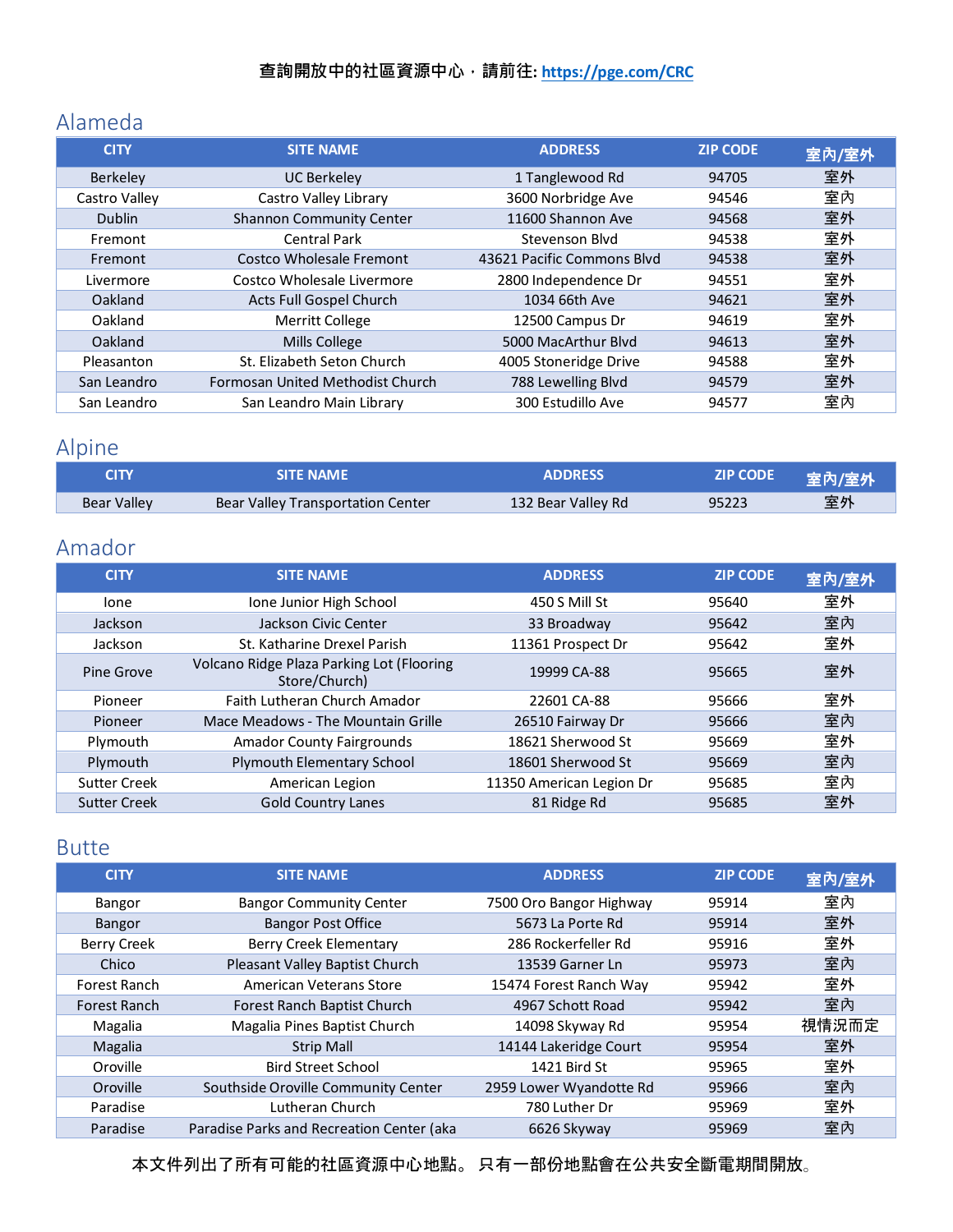Terry Ashe Center)

## <span id="page-3-0"></span>Calaveras

| <b>CITY</b>           | <b>SITE NAME</b>                                | <b>ADDRESS</b>            | <b>ZIP CODE</b> | 室內/室外 |
|-----------------------|-------------------------------------------------|---------------------------|-----------------|-------|
| Angels Camp           | Utica Park                                      | 1075 Utica Lane           | 95222           | 室外    |
| Arnold                | Chapel in the Pines                             | 2286 Cedar Ln             | 95223           | 室外    |
| Mountain Ranch        | Mountain Ranch Youth Alliance                   | 7869 Whiskey Slide Rd     | 95246           | 室內    |
| <b>Mountain Ranch</b> | Sender's Market Inc.                            | 8111 Garabaldi St         | 95246           | 室外    |
| Murphys               | First Congregational Church                     | 509 North Algiers St      | 95247           | 室外    |
| Murphys               | Murphys Fire Department                         | 58 Jones St               | 95247           | 室內    |
| San Andreas           | Saint Matthew's Episcopal Church                | 414 Oak St                | 95249           | 室外    |
| San Andreas           | San Andreas Main Library (Chesbourough<br>Room) | 1299 Gold Hunter Rd #9738 | 95249           | 室內    |
| <b>Valley Springs</b> | <b>Calaveras County Consolidated Fire</b>       | 6501 Jenny Lind Road      | 95252           | 室內    |
| <b>West Point</b>     | Lions West Community Center                     | 22283 CA-26               | 95255           | 室內    |
| <b>West Point</b>     | Veterans of Foreign Wars post 3322              | 202 Spink Rd              | 95255           | 室外    |

## <span id="page-3-1"></span>Colusa

| <b>CITY</b> | <b>SITE NAME</b>                     | <b>ADDRESS</b>           | <b>ZIP CODE</b> | 室內/室外 |
|-------------|--------------------------------------|--------------------------|-----------------|-------|
| Colusa      | Colusa Assembly of God               | 1747 State Hwy 20        | 95932           | 室外    |
| Colusa      | Veteran's Memorial Center Hall (VFW) | 108 E Main St            | 95932           | 室內    |
| Grimes      | Grand Island Elementary School       | 551 W Leven St           | 95950           | 室外    |
| Stonyford   | Indian Valley Elementary School      | 5180 Lodoga Stonyford Rd | 95979           | 室外    |
| Stonyford   | Stonyford Community Center/Hall      | 229 Market St            | 95979           | 室內    |
| Williams    | Granzella's Inn                      | 391 6th St               | 95987           | 室外    |

## <span id="page-3-2"></span>Contra Costa

| <b>CITY</b>         | <b>SITE NAME</b>                    | <b>ADDRESS</b>         | <b>ZIP CODE</b> | 室內/室外 |
|---------------------|-------------------------------------|------------------------|-----------------|-------|
| Antioch             | Costco Wholesale Antioch            | 2201 Verne Roberts Cir | 94509           | 室外    |
| Antioch             | Nick Rodriguez Community Center     | 213 F St               | 94509           | 室內    |
| Concord             | <b>Costco Wholesale Concord</b>     | 2400 Monument Blyd     | 94520           | 室外    |
| Concord             | St. Bonaventure Catholic Church     | 5562 Clayton Rd        | 94521           | 室外    |
| Danville            | Costco Wholesale Danville           | 3150 Fostoria Way      | 94526           | 室外    |
| El Cerrito          | Sycamore Congregational Church      | 1111 Navellier St      | 94530           | 室外    |
| Lafayette           | Lafayette Community Center          | 500 St Marys Rd        | 94549           | 室內    |
| Lafayette           | Our Savior's Lutheran Church        | 1035 Carol Ln          | 94549           | 室外    |
| Moraga              | Moraga Valley Presbyterian Church   | 10 Moraga Valley Ln    | 94556           | 室外    |
| Richmond            | Costco Wholesale Richmond           | 4801 Central Ave       | 94804           | 室外    |
| <b>Walnut Creek</b> | Saint Matthew Lutheran Church       | 399 Wiget Ln           | 94598           | 室外    |
| <b>Walnut Creek</b> | <b>Tice Valley Community Center</b> | 2055 Tice Valley Blvd  | 94595           | 室內    |
| <b>Walnut Creek</b> | Walnut Creek Presbyterian Church    | 1801 Lacassie Ave      | 94596           | 室外    |

## <span id="page-3-3"></span>El Dorado

| <b>CITY</b>  | <b>SITE NAME</b>              | <b>ADDRESS</b>       | <b>ZIP CODE</b> | 室內/室外 |
|--------------|-------------------------------|----------------------|-----------------|-------|
| Cameron Park | Cameron Park Community Center | 2502 Country Club Dr | 95682           | 室內    |
| Cameron Park | Faith Episcopal Church        | 2200 Country Club Dr | 95682           | 室外    |
| Cameron Park | <b>Foothills Church</b>       | 2380 Merrychase Dr   | 95682           | 室外    |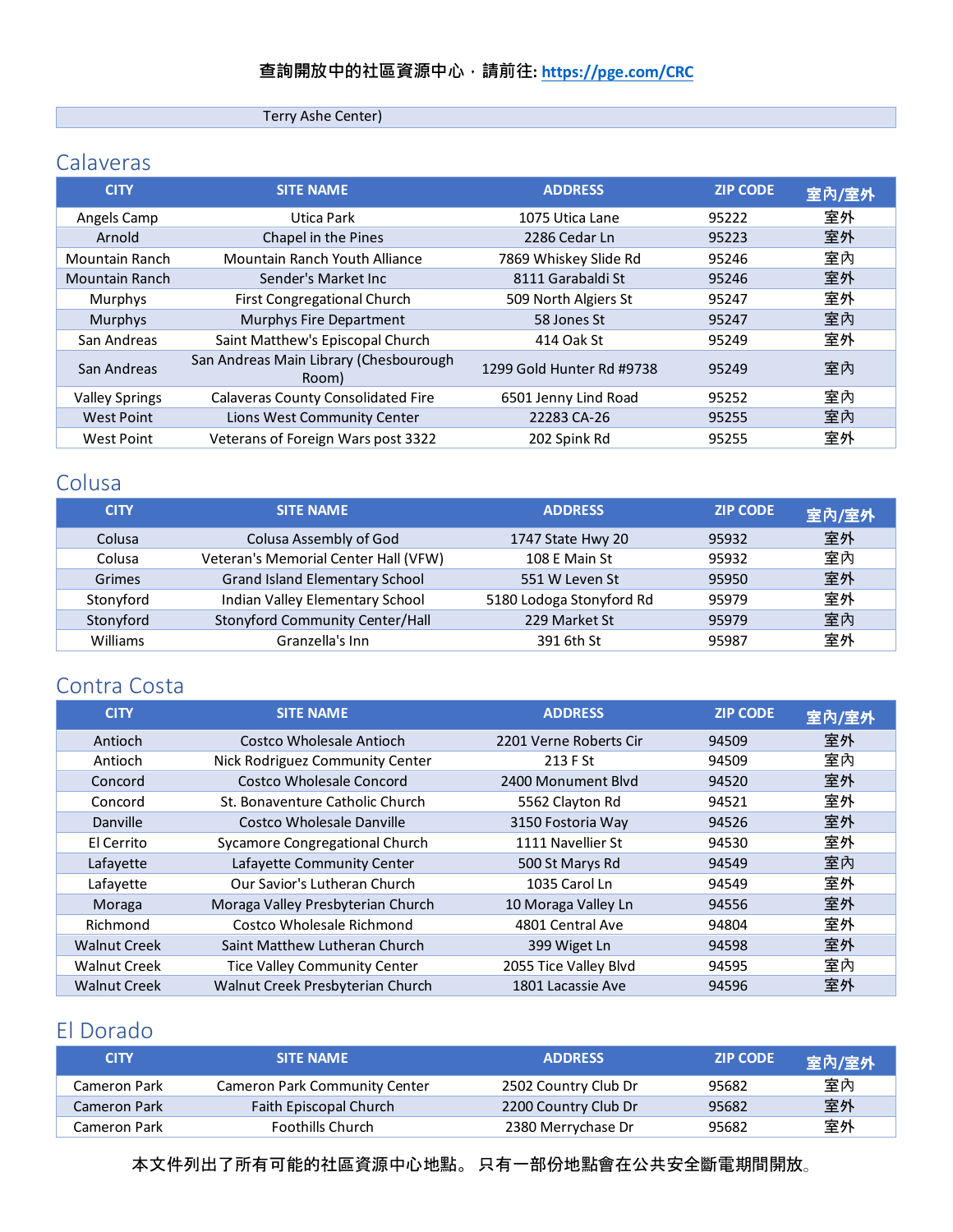| Cameron Park         | Pizza Factory                                             | 3421 Coach Ln                                                                           | 95682 | 室外    |
|----------------------|-----------------------------------------------------------|-----------------------------------------------------------------------------------------|-------|-------|
| Cool                 | Cool Shopping Center                                      | 5020 Ellinghouse Dr                                                                     | 95614 | 室外    |
| El Dorado Hills      | El Dorado Hills Community Center, the<br><b>Pavillion</b> | 1021 Harvard Way                                                                        | 95762 | 室內    |
| El Dorado Hills      | Rolling Hills Christian Church                            | 800 White Rock Road                                                                     | 95762 | 室外    |
| El Dorado Hills      | Vintage Grace Church                                      | 931 Lassen Ln                                                                           | 95762 | 室外    |
| Georgetown           | <b>Buffalo Hill Center</b>                                | 6023 Front Street, 6049 Front<br>Street, 6065 State Hwy 193 (3)<br>separate agreements) | 95634 | 室外    |
| Placerville          | El Dorado County Fair & Event Center                      | 100 Placerville Dr                                                                      | 95667 | 視情況而定 |
| Placerville          | Placerville Library                                       | 345 Fair Ln                                                                             | 95667 | 室外    |
| Placerville          | Pleasant Valley Community Hall                            | 4765 Pleasant Valley Grange Rd                                                          | 95667 | 室內    |
| <b>Pollock Pines</b> | <b>Knotty Pine Lanes</b>                                  | 2667 Sanders Dr #1                                                                      | 95726 | 室外    |
| <b>Pollock Pines</b> | <b>Pollock Pines Community Center</b>                     | 2675 Sanders Dr                                                                         | 95726 | 室內    |
| Somerset             | Pioneer Park                                              | 6740 Fairplay Rd                                                                        | 95684 | 視情況而定 |

#### <span id="page-4-0"></span>Fresno

| <b>CITY</b>      | <b>SITE NAME</b>             | <b>ADDRESS</b>              | <b>ZIP CODE</b> | 室內/室外 |
|------------------|------------------------------|-----------------------------|-----------------|-------|
| Auberry          | Auberry Community Church     | 33896 Powerhouse Rd         | 93602           | 室外    |
| Auberry          | Auberry Library              | 33049 Auberry Rd            | 93602           | 室內    |
| Coalinga         | SaveCo Wholesale Parking Lot | 25 W Polk Street            | 93210           | 室外    |
| Dunlap           | Twin Valleys Restaurant      | 39316 Dunlap Rd             | 93621           | 室外    |
| Dunlap Area      | Bear Mountain Branch Library | 30733 E Kings Canyon Rd     | 93675           | 室內    |
| Orange Cove      | Anchor Plaza Shopping Center | 745 Anchor Ave              | 93646           | 室外    |
| Prather          | <b>ACE Hardware</b>          | 29181 Auberry Rd            | 93651           | 室外    |
| Tollhouse        | Sierra Elementary            | Tollhouse Road and Lodge Rd | 93667           | 室外    |
| <b>Tollhouse</b> | Sierra Oaks Senior Center    | 33276 Lodge Rd              | 93667           | 室內    |

## <span id="page-4-1"></span>Glenn

| <b>CITY</b>   | <b>SITE NAME</b>                    | <b>ADDRESS</b>    | <b>ZIP CODE</b> | 室內/室外 |
|---------------|-------------------------------------|-------------------|-----------------|-------|
| Elk Creek     | Elk Creek Junior Senior High School | 3430 Co Rd 309    | 95939           | 室外    |
| Hamilton City | Hamilton High School                | 620 Canal St      | 95951           | 室外    |
| Orland        | <b>Orland Shopping Center</b>       | 1016 South St     | 95963           | 室外    |
| Orland        | Subway Restaurant                   | 839 Newville Road | 95963           | 室外    |
| Willows       | Open Gate Christian Fellowship      | 950 W Laurel St   | 95988           | 室外    |

### <span id="page-4-2"></span>Humboldt

| <b>CITY</b>        | <b>SITE NAME</b>                                    | <b>ADDRESS</b>        | <b>ZIP CODE</b> | 室內/室外 |
|--------------------|-----------------------------------------------------|-----------------------|-----------------|-------|
| Arcata             | <b>Arcata Community Center</b>                      | 321 Dr M.L.K. Jr Pkwy | 95521           | 視情況而定 |
| Arcata             | <b>Trinity Baptist Church</b>                       | 2450 Alliance Rd      | 95521           | 室外    |
| <b>Blue Lake</b>   | Blue Lake Roller Rink                               | 312 S Railroad Ave    | 95525           | 室內    |
| <b>Bridgeville</b> | <b>Bridgeville Community Center</b>                 | 38717 Kneeland Rd     | 95526           | 室外    |
| Eureka             | Costco Wholesale Eureka                             | 1006 W Wabash Ave     | 95501           | 室外    |
| Eureka             | Humboldt County Library                             | 1313 3rd St           | 95501           | 室外    |
| Ferndale           | Ferndale Community Center                           | 100 Berding           | 95536           | 室外    |
| Fortuna            | Firemen's Pavilion                                  | 9 Park St             | 95540           | 室內    |
| Hoopa              | Hoopa Neighborhood Facilities and Tribal<br>Offices | 11860 CA-96           | 95546           | 室外    |
| Hydesville         | Hydesville Community Church                         | 3296 CA-36            | 95547           | 室外    |
|                    |                                                     |                       |                 |       |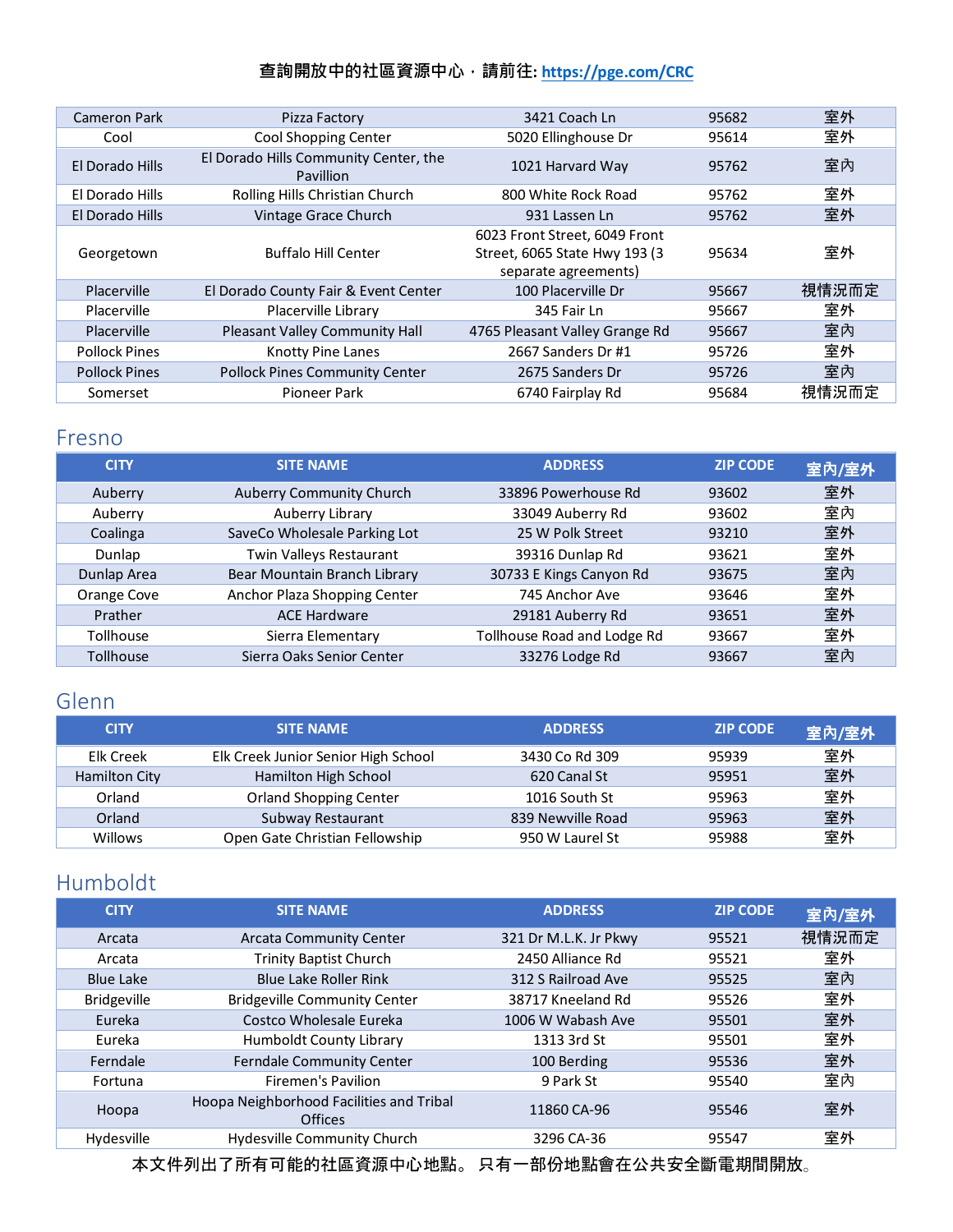| Redway       | <b>First Baptist Church</b> | 1055 Redway Dr              | 95560 | 室外 |
|--------------|-----------------------------|-----------------------------|-------|----|
| Weitchpec    | Yurok Tribal Office         | 90 State Route 96           | 95546 | 室外 |
| Willow Creek | Big Rock Day Use Area       | 2383-2405 Trinity River Hwy | 95573 | 室外 |

#### <span id="page-5-0"></span>Kern

| <b>CITY</b>        | <b>SITE NAME</b>                                | <b>ADDRESS</b>       | <b>ZIP CODE</b> | 室內/室外 |
|--------------------|-------------------------------------------------|----------------------|-----------------|-------|
| Arvin              | Arvin Veterans Hall Campus - Dining Hall        | 414 4th Ave          | 93203           | 室內    |
| <b>Bakersfield</b> | <b>Buck Owens Crystal Palace</b>                | 2800 Buck Owens Blyd | 93308           | 室外    |
| Bakersfield        | Lifehouse Church                                | 3311 Manor St        | 93308           | 室外    |
| Lamont             | David Head Community Center                     | 10300 San Diego St   | 93241           | 室內    |
| Lebec              | El Tejon Unified School District                | 4337 Lebec Rd        | 93243           | 室內    |
| Lebec              | Lebec Post Office                               | 2132 Lebec Road      | 93243           | 室外    |
| Taft               | Pilot Plaza                                     | 301 Gardner Field Rd | 93268           | 室外    |
| Taft               | West Side Recreation & Park Community<br>Center | 500 Cascade Pl       | 93268           | 視情況而定 |

# <span id="page-5-1"></span>Kings

| <b>CITY</b> | <b>SITE NAME</b>                          | <b>ADDRESS</b> | <b>ZIP CODE</b> | 室內/室外 |
|-------------|-------------------------------------------|----------------|-----------------|-------|
| Avenal      | Veteran's Hall                            | 108 W Kings St | 93212           | 室外    |
| Corcoran    | Recreation Association of Corcoran (YMCA) | 900 Dairy Ave  | 93212           | 室外    |
| Lemoore     | South Valley Community Church             | 1050 W Bush St | 93245           | 室外    |

## <span id="page-5-2"></span>Lake

| <b>CITY</b>           | <b>SITE NAME</b>                                                               | <b>ADDRESS</b>            | <b>ZIP CODE</b> | 室內/室外 |
|-----------------------|--------------------------------------------------------------------------------|---------------------------|-----------------|-------|
| Clearlake             | Clearlake Senior Community Center                                              | 3245 Bowers Ave           | 95422           | 視情況而定 |
| Clearlake             | <b>Masonic Hall</b>                                                            | 7100 S Center Dr          | 95422           | 室外    |
| <b>Clearlake Oaks</b> | Live Oaks Senior Center                                                        | 12502 Foothill Blvd       | 95423           | 室外    |
| Cobb                  | Meadow Springs Shopping Center                                                 | 16295 STATE HIGHWAY 175   | 95461           | 室外    |
| Cobb                  | Mountain Lion's Club (also known as Little<br>Red Schoolhouse)                 | 15780 Bottlerock Rd       | 95426           | 室內    |
| Kelseyville           | Grace Church of Kelseyville                                                    | 6716 Live Oak Dr          | 95451           | 室外    |
| Kelseyville           | Scotts Valley Band of Pomo Indians Red Hills<br>Property                       | 7130 Red Hills Rd         | 95451           | 室外    |
| Lakeport              | Big Valley Rancheria's Gym - Big Valley<br><b>Recreation Center</b>            | 1002 Osprey Ct            | 95453           | 室內    |
| Lakeport              | Konocti Vista Casino                                                           | 2755 Mission Rancheria Rd | 95453           | 室外    |
| Lakeport              | Lakeport Fire District Station 52                                              | 3600 Hill Rd E            | 95453           | 室外    |
| Lucerne               | New Paradigm College                                                           | 3700 Country Club Dr      | 95458           | 室外    |
| Middletown            | Twin Pine Casino and Hotel                                                     | 22223 CA-29               | 95461           | 室內    |
| <b>Nice</b>           | Nice Strip Mall                                                                | 3534 State Highway 20     | 95464           | 室外    |
| <b>Nice</b>           | Robinson Rancheria Resort & Casino-<br>Robinson Rancheria Band of Pomo Indians | 1545 State Hwy 20         | 95464           | 室內    |
| <b>Upper Lake</b>     | Mar-Vals Sentry Food Store                                                     | 2265 State Hwy 20         | 95485           | 室外    |
| <b>Upper Lake</b>     | Upper Lake Middle School                                                       | 725 Old Lucerne Rd        | 95485           | 室外    |

#### <span id="page-5-3"></span>Lassen

| <b>CITY</b>   | <b>SITE NAME</b>       | <b>ADDRESS</b> | <b>ZIP CODE</b> | 室內/室外 |
|---------------|------------------------|----------------|-----------------|-------|
| <b>Bieber</b> | Big Valley High School | 400 Bridge St  | 96009           | 室外    |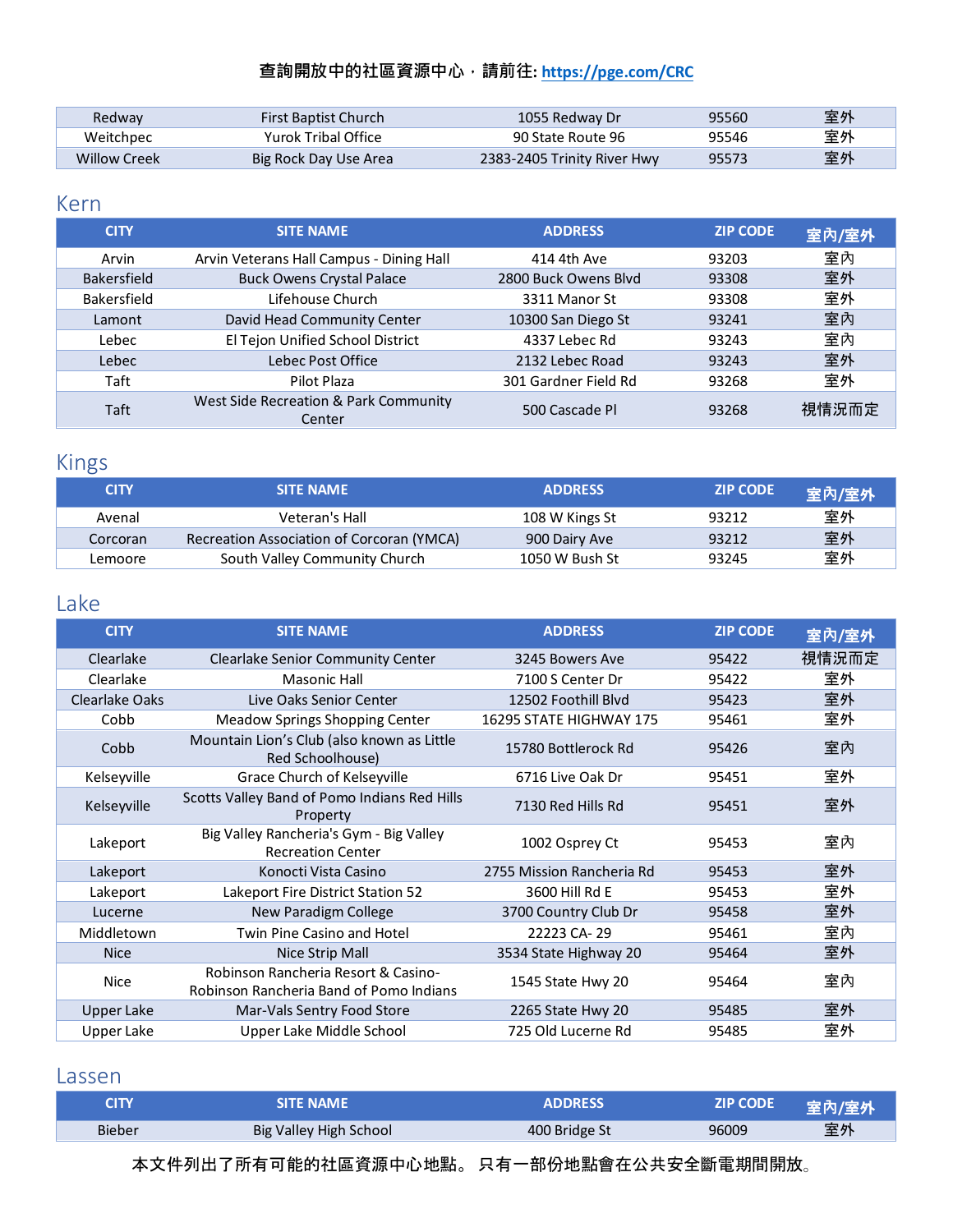| Clear Creek | The Church of Jesus Christ of Latter-day<br>Saints | 3384 CA-147     | 96137 | 室外 |
|-------------|----------------------------------------------------|-----------------|-------|----|
| Janesville  | Janesville Elementary School                       | 464-555 Main St | 96114 | 室外 |
| Westwood    | Fletcher Walker Elementary School                  | 511 Delwood St  | 96137 | 室外 |

## <span id="page-6-0"></span>Madera

| <b>CITY</b>     | <b>SITE NAME</b>                      | <b>ADDRESS</b>        | <b>ZIP CODE</b> | 室內/室外 |
|-----------------|---------------------------------------|-----------------------|-----------------|-------|
| Ahwahnee        | Ahwahnee Hills Regional Park          | 43469 CA-49           | 93601           | 室外    |
| Ahwahnee        | Wasuma Elementary School Gym, "Dome"  | 43109 CA-49           | 93601           | 室內    |
| Coarsegold      | Chukchansi Gold Resort & Casino       | 711 Lucky Ln          | 93614           | 室外    |
| Coarsegold      | Coarsegold Elementary School          | 45426 Rd 415          | 93614           | 室內    |
| North Fork      | North Fork Elementary School          | 33087 Rd 228          | 93643           | 室內    |
| North Fork      | North Fork Rancheria Community Center | 56900 Kunugib Way     | 93643           | 室外    |
| <b>Oakhurst</b> | <b>Oakhurst Community Hall</b>        | 39800 Fresno Flats Rd | 93644           | 室內    |
| Oakhurst        | Sierra Vista Presbyterian Church      | 39696 CA-41           | 93644           | 室外    |
| Oakhurst        | Yosemite High School                  | 50200 High School Rd  | 93644           | 室內    |

## <span id="page-6-1"></span>Marin

| <b>CITY</b>       | <b>SITE NAME</b>                                             | <b>ADDRESS</b>              | <b>ZIP CODE</b> | 室內/室外 |
|-------------------|--------------------------------------------------------------|-----------------------------|-----------------|-------|
| Fairfax           | Fairfax Community Church (Sanctuary Room)                    | 2398 Sir Francis Drake Blyd | 94930           | 室內    |
| <b>Marin City</b> | Marin City Health & Wellness Center                          | 630 Drake Ave               | 94965           | 室外    |
| Marin City        | St. Andrew Presbyterian Church                               | 101 Donahue Street          | 94965           | 室內    |
| Mill Valley       | Old Mill Elementary School                                   | 352 Throckmorton Ave        | 94941           | 室外    |
| Novato            | Hamilton Community Center                                    | 503 South Palm Drive        | 94949           | 室內    |
| <b>Novato</b>     | Hamilton Gym                                                 | 115 San Pablo Ave           | 94949           | 室外    |
| Novato            | Presbyterian Church of Novato                                | 710 Wilson Ave              | 94947           | 室外    |
| <b>Novato</b>     | Unity In Marin                                               | 600 Palm Dr                 | 94949           | 室外    |
| Olema             | Sacred Heart Church                                          | 10189 CA-1                  | 94950           | 室外    |
|                   | Point Reyes Station West Marin Elementary School - Gymnasium | 11550 Shoreline Hwy         | 94956           | 室內    |
| San Anselmo       | Archie Williams High School                                  | 1327 Sir Francis Drake Blyd | 94960           | 室外    |
| San Rafael        | Albert J. Boro Community Center                              | 50 Canal St                 | 94901           | 視情況而定 |
| San Rafael        | <b>Trinity Community Church</b>                              | 1675 Grand Ave              | 94901           | 室外    |
| Sausalito         | <b>MLK Park</b>                                              | 610 Coloma St               | 94965           | 室外    |
| Stinson Beach     | Stinson Beach Library                                        | 15 Calle Del Mar            | 94970           | 室外    |

# <span id="page-6-2"></span>Mariposa

| <b>CITY</b>       | <b>SITE NAME</b>                     | <b>ADDRESS</b>   | <b>ZIP CODE</b> | 室內/室外 |
|-------------------|--------------------------------------|------------------|-----------------|-------|
| <b>Bootjack</b>   | Mariposa County Unified School       | 5171 Silva Rd    | 95338           | 室外    |
| Catheys Valley    | Office Parking Lot                   | 4980 Hornitos Rd | 95306           | 室外    |
| Coulterville      | <b>Greeley Elementary School</b>     | 10326 Fiske Rd   | 95311           | 室外    |
| Mariposa          | Golden Agers Senior Center           | 5246 Spriggs Ln  | 95338           | 室內    |
| Mariposa          | Mariposa Elementary School           | 5044 Jones St    | 95338           | 室外    |
| Mariposa/Bootjack | New Life Christian Fellowship Church | 5089 Cole Rd     | 95338           | 室內    |

# <span id="page-6-3"></span>Mendocino

| CITY             | SITE NAME                  | <b>ADDRESS</b>     | ZIP CODE | 室內/室外 |
|------------------|----------------------------|--------------------|----------|-------|
| <b>Boonville</b> | Anderson Valley Brewing Co | 17700 Boonville Rd | 95415    | 室外    |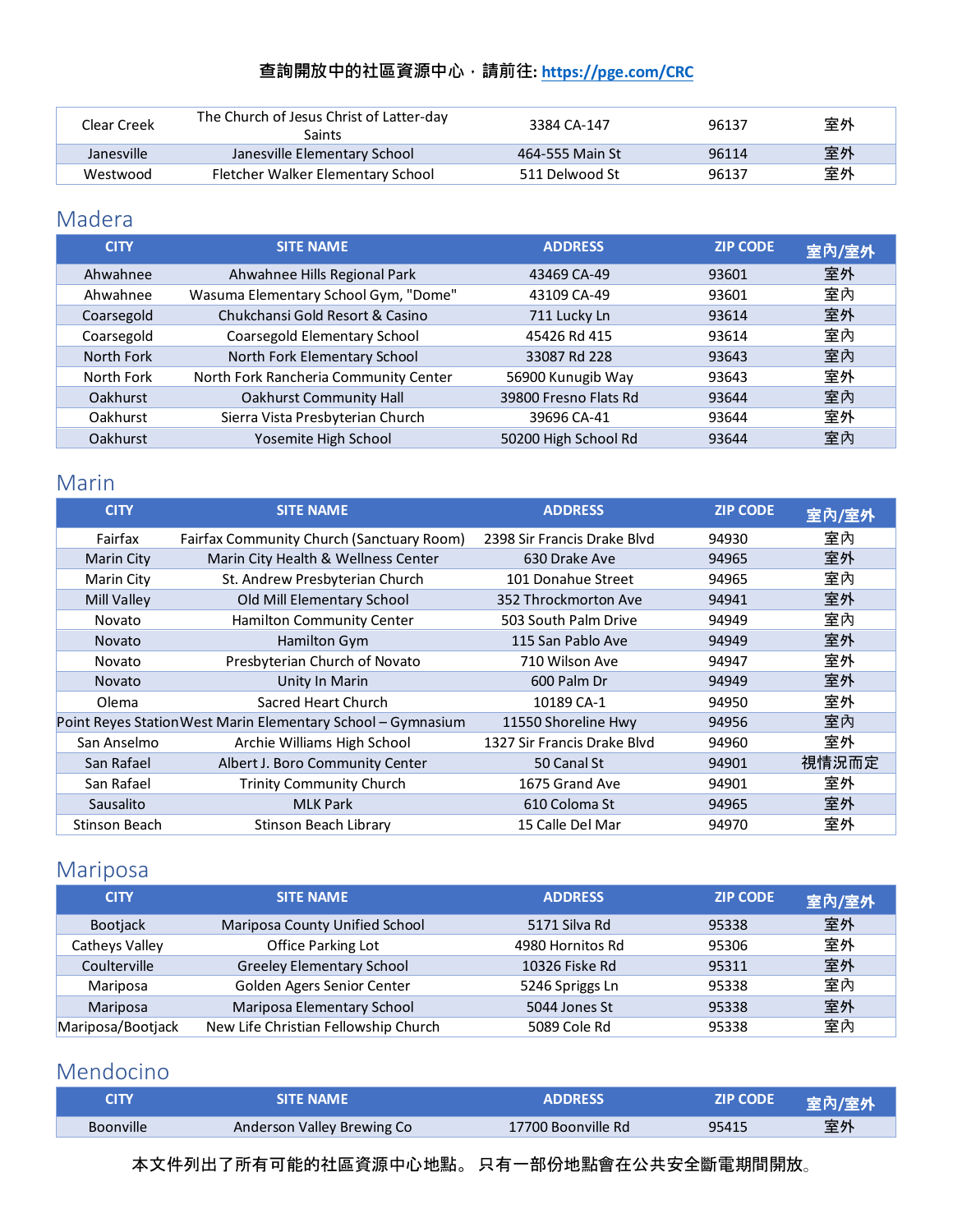| Covelo                | Keith's Market IGA                                       | 76201 Covelo Rd         | 95428 | 室外 |
|-----------------------|----------------------------------------------------------|-------------------------|-------|----|
| <b>Fort Bragg</b>     | First Presbyterian Church of Fort Bragg CA               | 367 S Sanderson Way     | 95437 | 室外 |
| Gualala               | Church of Mary Star of the Sea                           | 39141 Church St         | 95445 | 室外 |
| Hopland               | <b>Hopland Elementary School</b>                         | 13710 Mountain House Rd | 95449 | 室外 |
| Hopland               | Sho-ka-wah Casino                                        | 13101 Nokomis Rd        | 95449 | 室外 |
| Laytonville           | Harwood Hall                                             | 44400 Willis Ave        | 95454 | 室内 |
| Point Arena           | Point Arena High School                                  | 270 Lake St             | 95468 | 室外 |
| <b>Potter Valley</b>  | Potter Valley Bible Church                               | 10151 Main St           | 95469 | 室外 |
| Redwood Valley        | Coyote Valley Casino                                     | 455 Coyote Valley Blvd  | 95470 | 室外 |
| <b>Redwood Valley</b> | Redwood Valley Rancheria Learning Center<br>(Building B) | 3250 Road L             | 95470 | 室內 |
| Ukiah                 | Ukiah Empty Lot                                          | 1775 N State St         | 95482 | 室外 |
| Willits               | Agape Bible Church                                       | 290 S Lenore Ave        | 95490 | 室外 |
| Willits               | <b>Willits Community Center</b>                          | 111 E Commercial St     | 95490 | 室內 |

#### <span id="page-7-0"></span>Merced

| <b>CITY</b> | <b>SITE NAME</b>                                             | <b>ADDRESS</b>      | <b>ZIP CODE</b> | 室內/室外 |
|-------------|--------------------------------------------------------------|---------------------|-----------------|-------|
| Hilmar      | Calvary First Assembly (Hilmar Family<br>Church)             | 19840 Dayton Ave    | 95324           | 室外    |
| Le Grand    | Le Grand High School                                         | 12961 E Le Grand Rd | 95333           | 室外    |
| Merced      | Shepherd of The Valley Evangelical Lutheran<br><b>Church</b> | 1455 E Yosemite Ave | 95340           | 室外    |

# <span id="page-7-1"></span>Monterey

| <b>CITY</b>       | <b>SITE NAME</b>                                              | <b>ADDRESS</b>          | <b>ZIP CODE</b> | 室內/室外 |
|-------------------|---------------------------------------------------------------|-------------------------|-----------------|-------|
| Big Sur           | Point Sur Naval Facility                                      | Big Sur                 | 93920           | 室外    |
| Carmel            | Carmel Middle School/Carmel Unified School<br><b>District</b> | 4380 Carmel Valley Road | 93923           | 室外    |
| Carmel Valley     | <b>Carmel Valley Community Park</b>                           | 25 Ford Rd              | 93924           | 室外    |
| Carmel-By-The-Sea | <b>Carmel Parking Lot</b>                                     | 9550 Carmel Valley Rd   | 93923           | 室外    |
| Greenfield        | <b>Patriot Park Community Center</b>                          | 1351 Oak Ave            | 93927           | 室外    |
| King City         | Salinas Valley Fairgrounds                                    | 625 Division St.        | 93930           | 室內    |
| Monterey          | First Presbyterian Church of Monterey                         | 501 El Dorado St        | 93940           | 室外    |
| <b>Salinas</b>    | Costco Wholesale Salinas                                      | 1339 N Davis Rd         | 93907           | 室外    |
| Salinas           | Salinas Elks Lodge No. 614                                    | 614 Airport Blvd        | 93905           | 室內    |
| Sand City         | <b>Costco Wholesale Sand City</b>                             | 801 Tioga Ave           | 93955           | 室外    |
| Soledad           | Soledad Community Center                                      | 560 Walker Drive        | 93960           | 室內    |

# <span id="page-7-2"></span>Napa

| <b>CITY</b>     | <b>SITE NAME</b>                   | <b>ADDRESS</b>            | <b>ZIP CODE</b> | 室內/室外 |
|-----------------|------------------------------------|---------------------------|-----------------|-------|
| American Canyon | American Canyon Community Center   | 100 Benton Way            | 94503           | 室內    |
| American Canyon | Family Worship Center              | 109 Klamath Ct            | 94503           | 室外    |
| Angwin          | <b>Pacific Union College</b>       | 35 La Jota Dr             | 94508           | 室外    |
| Calistoga       | Calistoga Fairgrounds              | 1435 N Oak St             | 94515           | 室內    |
| Calistoga       | Highlands Christian Fellowship     | 970 Petrified Forest Rd   | 94515           | 室外    |
| Napa            | Berryessa Senior Citizens          | 4380 Spanish Flat Loop Rd | 94558           | 視情況而定 |
| <b>Napa</b>     | Crosswalk Community Church         | 2590 1st St               | 94558           | 室內    |
| Napa            | First Christian Church of Napa     | 2659 1st St               | 94558           | 室外    |
| <b>Napa</b>     | Highways 128/121 and Steele Canyon | 6003 Monticello Rd        | 94558           | 室外    |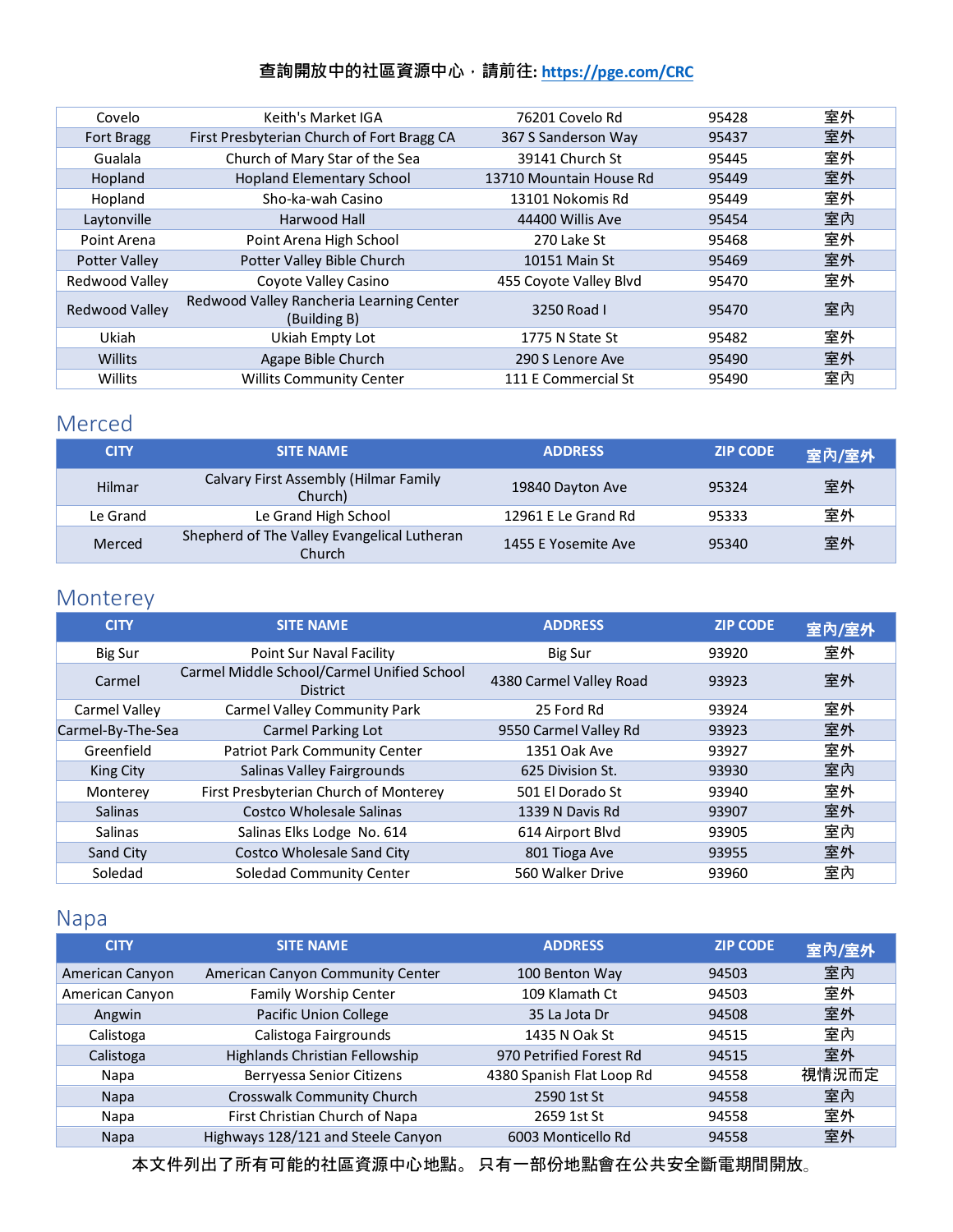| St Helena  | Saint Helena Catholic School            | 1255 Oak Ave    | 94574 | 室外 |
|------------|-----------------------------------------|-----------------|-------|----|
| Yountville | Yountville Seventh-day Adventist Church | 1920 Finnell Rd | 94599 | 室外 |

## <span id="page-8-0"></span>Nevada

| <b>CITY</b>                        | <b>SITE NAME</b>                                                          | <b>ADDRESS</b>           | <b>ZIP CODE</b> | 室內/室外 |
|------------------------------------|---------------------------------------------------------------------------|--------------------------|-----------------|-------|
| Alta Sierra / Lake<br>of the Pines | Magnolia Intermediate School                                              | 22431 Kingston Ln        | 95949           | 室內    |
| <b>Grass Valley</b>                | <b>Foothills Event Center</b>                                             | 400 Idaho Maryland Rd    | 95945           | 室內    |
| <b>Grass Valley</b>                | Peace Lutheran Church                                                     | 828 W. Main Street       | 95945           | 室外    |
| <b>Grass Valley</b>                | Sierra College Grass Valley (note, current lot<br>#6 had some ADA issues) | 250 Sierra College Drive | 95945           | 室外    |
| Lake of the Pines                  | Crossroads Church                                                         | 10050 Wolf Rd            | 95949           | 室外    |
| Nevada City                        | Madelyn Helling Library, Community Room                                   | 980 Helling Way          | 95959           | 室內    |
| Nevada City                        | Nevada City Elks Lodge                                                    | 518 State Highway 49     | 95959           | 室外    |
| Nevada City                        | Sierra Family Medical Clinic                                              | 15301 Tyler Foote Rd     | 95959           | 室外    |
| Nevada City                        | Sierra Presbyterian Church                                                | 175 Ridge Rd             | 95959           | 室外    |
| North San Juan                     | <b>NSJ Community Center</b>                                               | 29190 CA-49              | 95960           | 室內    |
| Penn Valley                        | Penn Valley Community Church                                              | 11739 Spenceville Road   | 95946           | 室外    |
| Penn Valley                        | Ready Springs Elementary School                                           | 10862 Spenceville Road   | 95946           | 室內    |

### <span id="page-8-1"></span>Placer

| <b>CITY</b>     | <b>SITE NAME</b>                             | <b>ADDRESS</b>          | <b>ZIP CODE</b> | 室內/室外 |
|-----------------|----------------------------------------------|-------------------------|-----------------|-------|
| Alta            | Alta Fire Protection District Community Hall | 33950 Alta Bonnynook Rd | 95701           | 室內    |
| Auburn          | <b>Gold Country Fairgrounds</b>              | 1273 High Street        | 95603           | 室外    |
| Auburn          | Gold Country Fairgrounds - Tahoe Hall        | 209 Fairgate Rd         | 95603           | 室內    |
| Colfax          | Freight Depot Parking Lot                    | 7 N Main St             | 95713           | 室外    |
| Foresthill      | Canyon View Assembly Church                  | 23221 Foresthill Rd     | 95631           | 室外    |
| Foresthill      | Veterans Memorial Hall - Foresthill          | 24601 Harrison St       | 95631           | 室內    |
| Loomis          | Loomis Veterans Memorial Hall                | 5945 Horseshoe Bar Rd   | 95650           | 室內    |
| Loomis          | Taylor's Restaurant                          | 3636 Taylor Rd          | 95659           | 室外    |
| <b>Sheridan</b> | Sheridan Elementary School                   | 4730 H St               | 95681           | 室外    |
| Sheridan        | <b>Stewart Community Hall</b>                | 6005 Camp Far West Road | 95681           | 室內    |

### <span id="page-8-2"></span>Plumas

| <b>CITY</b> | <b>SITE NAME</b>                 | <b>ADDRESS</b>    | <b>ZIP CODE</b> | 室內/室外 |
|-------------|----------------------------------|-------------------|-----------------|-------|
| Chester     | Chester Elks Lodge               | 164 Main Street   | 96020           | 室內    |
| Chester     | <b>Holiday Market</b>            | 271 Main St       | 96020           | 室外    |
| Chester     | <b>Veterans Memorial Hall</b>    | 225 Gay St        | 96020           | 室外    |
| Greenville  | Greenville Jr-Sr High School     | 117 Grand St      | 95947           | 室外    |
| La Porte    | La Porte Lodge                   | 2140 Main St      | 95981           | 室外    |
| Quincy      | <b>Plumas County Fairgrounds</b> | 204 Fairground Rd | 95971           | 室外    |
| Quincy      | Plumas County Parole Office      | 1446 E Main St    | 95971           | 室外    |
| Quincy      | Quincy Elks Lodge 1884           | 2004 E Main St    | 95971           | 室內    |

## <span id="page-8-3"></span>San Benito

| <b>CITY</b>         | <b>SITE NAME</b>        | <b>ADDRESS</b>      | <b>ZIP CODE</b> | 室內/室外 |
|---------------------|-------------------------|---------------------|-----------------|-------|
| Hollister           | <b>Community Center</b> | 300 West St         | 95023           | 室外    |
| San Juan Bautista   | Windmill Market         | 301 The Alameda     | 95045           | 室外    |
| 太立性别出了所有可能的社原咨酒由心地贴 |                         | 口右一部份地毗命左公土安今斷重邯閉開故 |                 |       |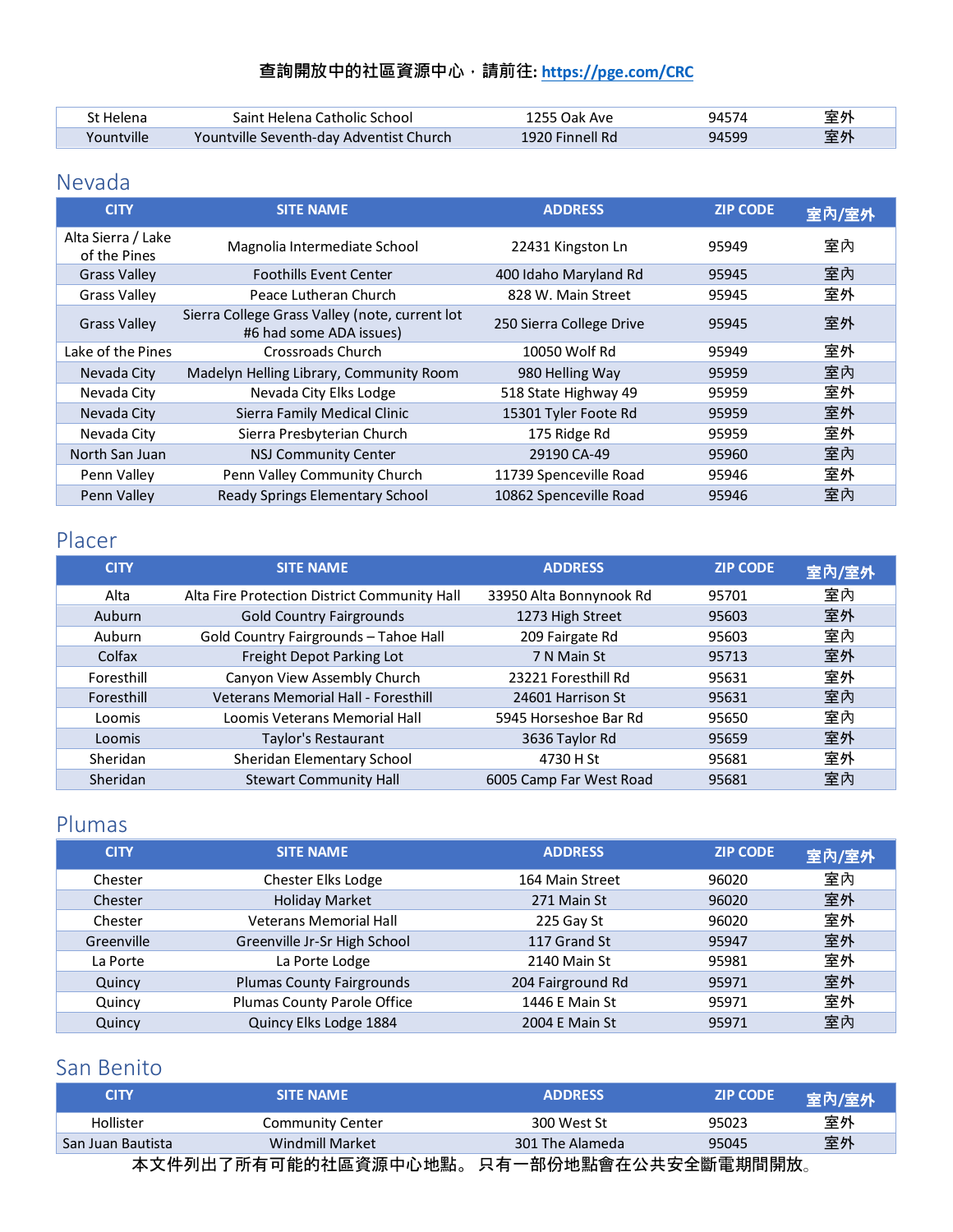| Lenter<br>. ver<br>я к | nnr<br>א≀1-<br>71 11 . | ' 1 L<br>יי |  |
|------------------------|------------------------|-------------|--|
|                        |                        |             |  |

# <span id="page-9-0"></span>San Joaquin

| <b>CITY</b> | <b>SITE NAME</b>                | <b>ADDRESS</b>   | <b>ZIP CODE</b> | 室內/室外 |
|-------------|---------------------------------|------------------|-----------------|-------|
| Linden      | Linden Lions Club               | 5041 N Market St | 95236           | 室外    |
| Lodi        | Zion Lutheran Church            | 105 S Ham Ln     | 95242           | 室外    |
| Ripon       | First Christian Reformed Church | 305 Boesch Dr    | 95366           | 室外    |
| Stockton    | Stockton Alliance Church        | 825 Highmoor Ave | 95210           | 室外    |

# <span id="page-9-1"></span>San Luis Obispo

| <b>CITY</b>  | <b>SITE NAME</b>                    | <b>ADDRESS</b>      | <b>ZIP CODE</b> | 室內/室外 |
|--------------|-------------------------------------|---------------------|-----------------|-------|
| Atascadero   | Cornerstone Community Church        | 9685 Morro Rd       | 93422           | 室外    |
| Cambria      | Cambria Community Presbyterian      | 2250 Yorkshire Dr   | 93428           | 室外    |
| Grover Beach | <b>Coastal Community Church</b>     | 1830 Farroll Rd     | 93433           | 室外    |
| Grover Beach | Grover Beach Community Center       | 1230 Trouville Ave  | 93433           | 室外    |
| Morro Bay    | Morro Bay Presbyterian Church       | 485 Piney Way       | 93442           | 室外    |
| Paso Robles  | Cuesta College, North County Campus | 2800 Buena Vista Dr | 93446           | 室外    |

### <span id="page-9-2"></span>San Mateo

| <b>CITY</b>        | <b>SITE NAME</b>                   | <b>ADDRESS</b>          | <b>ZIP CODE</b> | 室內/室外 |
|--------------------|------------------------------------|-------------------------|-----------------|-------|
| <b>Foster City</b> | Costco Wholesale Foster City       | 1001 Metro Center Blyd  | 94404           | 室外    |
| Half Moon Bay      | Half Moon Bay Library              | 620 Correas St          | 94019           | 視情況而定 |
| La Honda           | La Honda Fire Brigade              | 8945 La Honda Rd        | 94062           | 視情況而定 |
| Pacifica           | Pacifica Community Center          | 540 Crespi Dr           | 94044           | 室內    |
| Pescadero          | Pescadero Fire Station 59          | 1200 Pescadero Creek Rd | 94060           | 室内    |
| Pescadero          | Pescadero High School              | 360 Butano Cutoff       | 94060           | 室外    |
| Redwood City       | Costco Wholesale Redwood City      | 2300 Middlefield Rd     | 94063           | 室外    |
| Redwood City       | Red Morton Community Center        | 1120 Roosevelt Ave      | 94061           | 室內    |
| Redwood City       | Woodside Fire (Station 19)         | 4091 Jefferson Ave      | 94062           | 室內    |
| San Mateo          | Congregational Church of San Mateo | 225 Tilton Ave          | 94401           | 室外    |

# <span id="page-9-3"></span>Santa Barbara

| <b>CITY</b>     | <b>SITE NAME</b>                       | <b>ADDRESS</b>         | <b>ZIP CODE</b> | 室內/室外 |
|-----------------|----------------------------------------|------------------------|-----------------|-------|
| <b>Buellton</b> | <b>River View Park</b>                 | 151 Sycamore Dr        | 93427           | 室外    |
| Guadalupe       | <b>Guadalupe City Hall</b>             | 918 Obispo St          | 93434           | 室外    |
| New Cuyama      | Cuyama Valley High School              | 7670-7432 Cuyama Hwy   | 93254           | 室外    |
| Santa Maria     | Benjamin Foxen Elementary School       | 4949 Foxen Canyon Road | 93454           | 室外    |
| Santa Maria     | <b>First Christian Church</b>          | 1550 S College Dr      | 93454           | 室外    |
| Santa Maria     | Santa Maria Elks Lodge                 | 1309 N Bradley Rd      | 93454           | 室外    |
| Santa Ynez      | Shepherd of The Valley Lutheran Church | 3550 Baseline Ave      | 93460           | 室外    |

## <span id="page-9-4"></span>Santa Clara

| <b>CITY</b> | <b>SITE NAME</b>        | <b>ADDRESS</b>      | <b>ZIP CODE</b> | 室內/室外 |
|-------------|-------------------------|---------------------|-----------------|-------|
| Cupertino   | Valley Church           | 10885 N Stelling Rd | 95014           | 室外    |
| Gilroy      | Costco Wholesale Gilroy | 7251 Camino Arroyo  | 95020           | 室外    |
| Gilroy      | Gilroy Library          | 350 W 6th St        | 95020           | 室內    |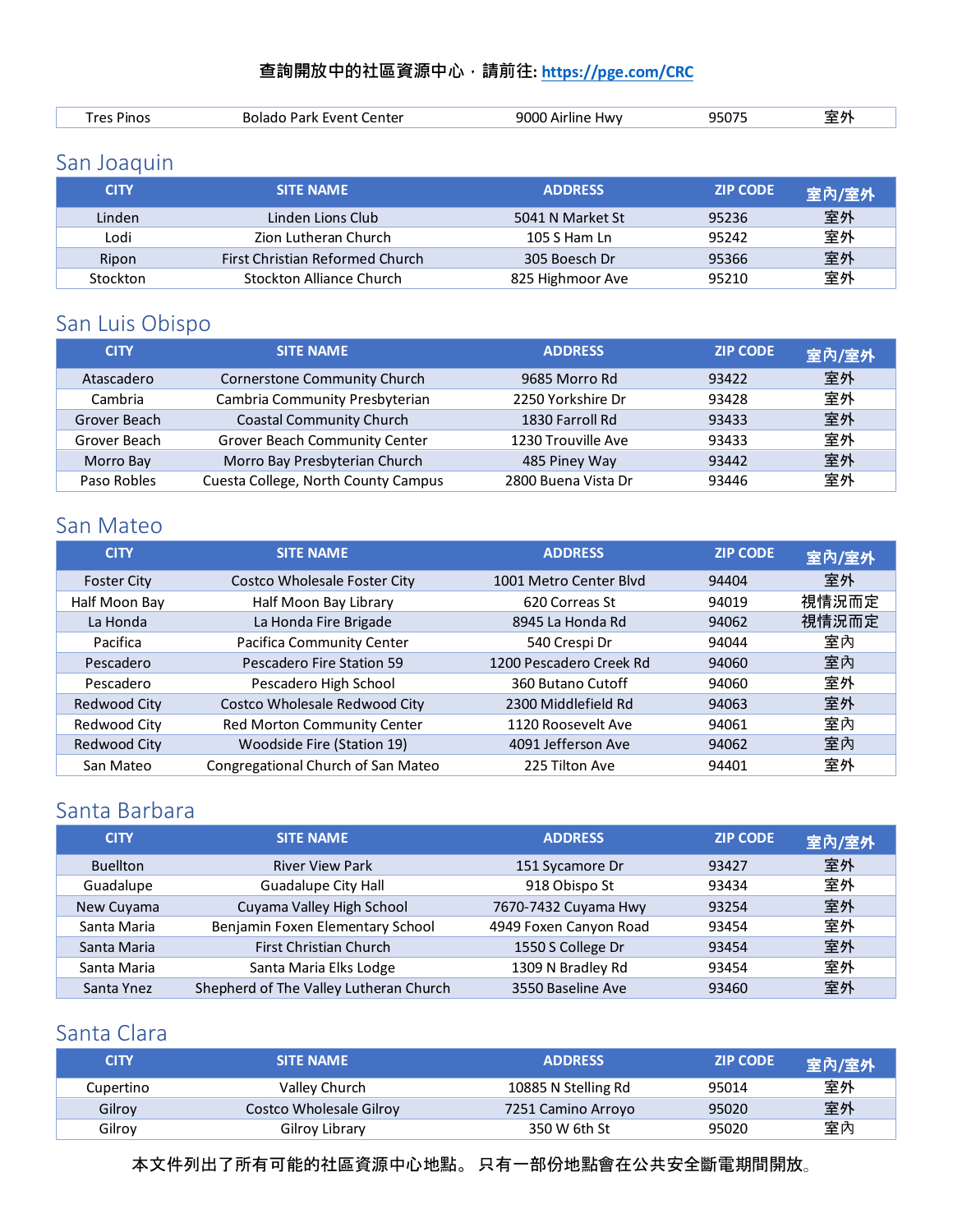| Los Altos            | Rosita Park                                                          | 401 Rosita Ave          | 94024 | 室外 |
|----------------------|----------------------------------------------------------------------|-------------------------|-------|----|
| Los Gatos            | <b>Faith Lutheran Church</b>                                         | 16548 Ferris Ave        | 95032 | 室外 |
| <b>Milpitas</b>      | Crosspoint Church of Silicon Valley                                  | 658 Gibraltar Ct        | 95035 | 室外 |
| Morgan Hill          | Morgan Hill Community and Cultural Center                            | 17060 Monterey Rd       | 95037 | 室外 |
| Morgan Hill          | Morgan Hill Library                                                  | 660 W Main Ave          | 95037 | 室內 |
| <b>Mountain View</b> | Costco Wholesale Mountain View                                       | 1000 N Rengstorff Ave   | 94043 | 室外 |
| San Jose             | Almaden City Library and Community Center<br>- Community Room or Gym | 6445 Camden Ave         | 95120 | 室內 |
| San Jose             | Alum Rock Christian Church                                           | 2962 Story Rd           | 95127 | 室外 |
| San Jose             | Earthquakes Stadium LLC (Paypal Park)                                | 1123 & 1145 Coleman Ave | 95110 | 室外 |
| San Jose             | WestGate Church   South Hills Campus                                 | 6601 Camden Ave         | 95120 | 室外 |
| Saratoga             | Saratoga Library                                                     | 13650 Saratoga Ave      | 95070 | 室內 |
| Saratoga             | The Home of Christ Church in Saratoga                                | 20548 Lomita Ave        | 95070 | 室外 |

# <span id="page-10-0"></span>Santa Cruz

| <b>CITY</b>          | <b>SITE NAME</b>                    | <b>ADDRESS</b>       | <b>ZIP CODE</b> | 室內/室外 |
|----------------------|-------------------------------------|----------------------|-----------------|-------|
| Aptos                | Unitarian Universalist Fellowship   | 6401 Freedom Blvd    | 95003           | 室外    |
| <b>Boulder Creek</b> | Redwood Elementary                  | 16900 CA-9           | 95006           | 室內    |
| <b>Boulder Creek</b> | St. Michaels Church                 | 13005 Pine St        | 95006           | 室外    |
| Corralitos           | <b>Corralitos Community Church</b>  | 26 Browns Valley Rd  | 95076           | 室外    |
| Santa Cruz           | Costco Wholesale Santa Cruz         | 220 Sylvania Avenue  | 95060           | 室外    |
| <b>Scotts Valley</b> | <b>Enterprise Technology Center</b> | 100 Enterprise Way   | 95066           | 室外    |
| <b>Scotts Valley</b> | <b>Scotts Valley Library</b>        | 251 Kings Village Rd | 95066           | 室内1   |

## <span id="page-10-1"></span>Shasta

| <b>CITY</b>           | <b>SITE NAME</b>                                                                      | <b>ADDRESS</b>         | <b>ZIP CODE</b> | 室內/室外 |
|-----------------------|---------------------------------------------------------------------------------------|------------------------|-----------------|-------|
| Anderson              | Anderson (Frontier) Senior Center                                                     | 2081 Frontier Trail    | 96007           | 視情況而定 |
| Anderson              | Happy Valley Community Center                                                         | 5400 Happy Valley Rd   | 96007           | 室內    |
| Bella Vista           | Word of Life                                                                          | 11958 Deschutes Rd     | 96008           | 室外    |
| Burney                | <b>Calvary Chapel Burney Falls</b>                                                    | Burney                 | 96013           | 室外    |
| Burney                | <b>Pit River Casino</b>                                                               | 36977 Park Ave         | 96013           | 室外    |
| Cottonwood            | Cottonwood Creek Charter School                                                       | 3425 Brush St          | 96022           | 室外    |
| Lakehead              | Antler School                                                                         | Antler School Rd       | 96051           | 室外    |
| Lakehead              | Lakehead Lions Hall                                                                   | 20814 Mammoth Dr       | 96051           | 室內    |
| McArthur              | Intermountain Fairgrounds (Ingram Hall)                                               | 44218 A St             | 96056           | 室內    |
| Palo Cedro            | Palo Cedro Seventh-day Adventist Church                                               | 22585 Silverlode Ln    | 96073           | 室外    |
| Redding               | Mercy Oaks                                                                            | 100 Mercy Oaks Dr      | 96003           | 室內    |
| Redding               | Risen King Community Church                                                           | 6100 Oasis Rd          | 96003           | 室外    |
| Redding               | Shasta College                                                                        | 11555 Old Oregon Trail | 96003           | 室外    |
| Redding               | USDA Forest Service Shasta Lake Ranger<br>Station or USFS District Office Parking Lot | 14225 Holiday Rd       | 96003           | 室外    |
| <b>Round Mountain</b> | Hill Country Health and Wellness Center                                               | 29632 CA-299           | 96084           | 室外    |
| Shingletown           | Lassen Landing                                                                        | 7355 Black Butte Rd    | 96008           | 室外    |

## <span id="page-10-2"></span>Sierra

| CITY      | SITE NAME                           | <b>ADDRESS</b> | <b>ZIP CODE</b> | 室內/室外 |
|-----------|-------------------------------------|----------------|-----------------|-------|
| Alleghany | Arthur Joe Hauck Memorial Park      | 515 Miners St  | 95910           | 室外    |
| Alleghany | Lower Alleghany Volunteer Fire Dept | 514 Miners St  | 95910           | 室內    |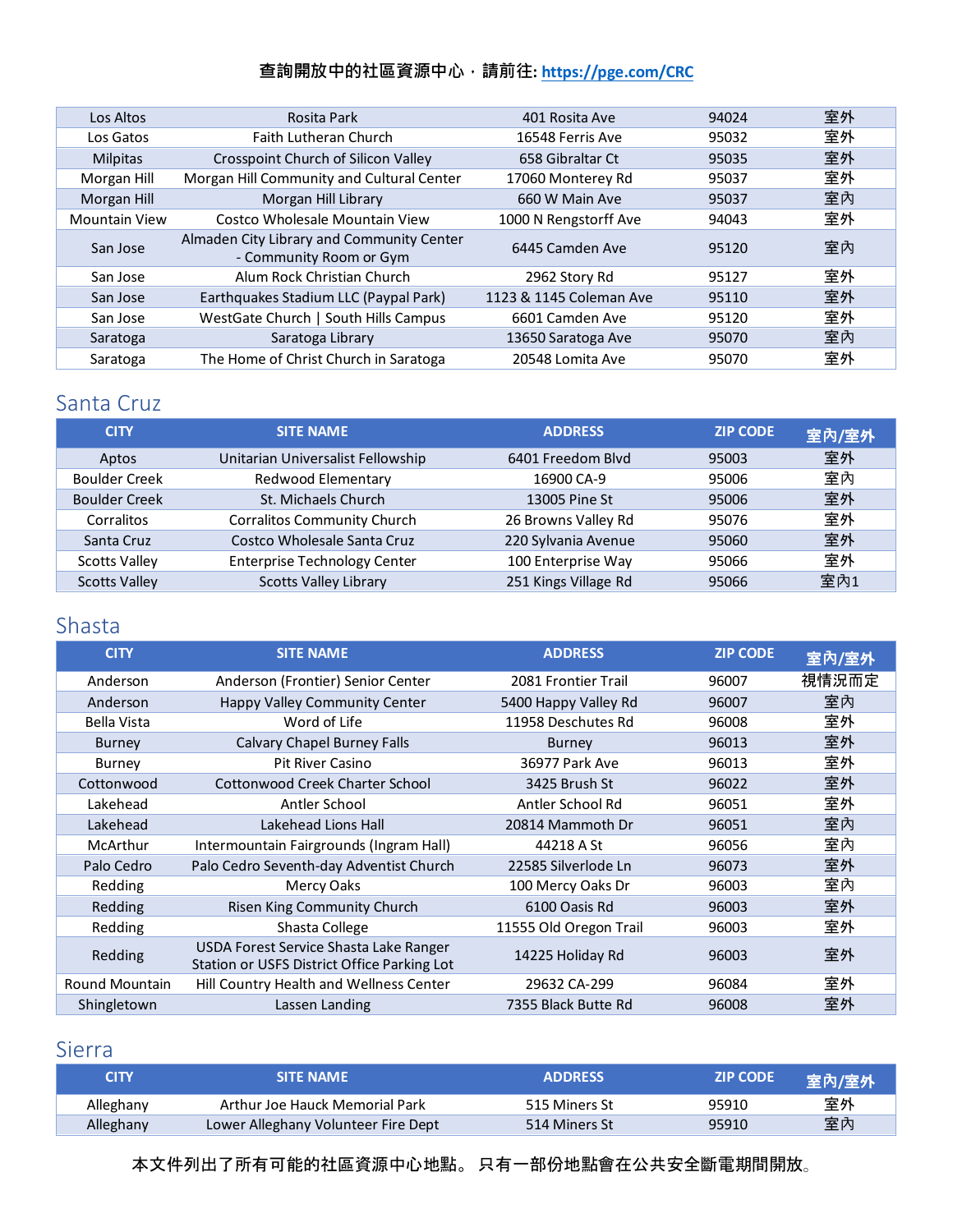| Downieville | County Parking Lot         | CA-49 & Nevada St | 95936 | 室外 |
|-------------|----------------------------|-------------------|-------|----|
| Downieville | Downieville Community Hall | 327 Main St       | 95936 | 室内 |
| Pike Citv   | Pike Firehouse             | 100 Pike City Rd  | 95960 | 室外 |

## <span id="page-11-0"></span>Solano

| <b>CITY</b>      | <b>SITE NAME</b>                     | <b>ADDRESS</b>            | <b>ZIP CODE</b> | 室內/室外 |
|------------------|--------------------------------------|---------------------------|-----------------|-------|
| <b>Fairfield</b> | <b>Green Valley Golf Course</b>      | 35 Country Club Road      | 94534           | 室外    |
| Fairfield        | S&S Supply                           | 2700 Maxwell Way          | 94534           | 室外    |
| Suisun City      | Joseph Nelson Community Center       | 611 Village Dr            | 94585           | 室內    |
| Vacaville        | Costco Wholesale Vacaville           | 1051 Hume Way             | 95687           | 室外    |
| Vacaville        | Lowe's                               | 1751 E Monte Vista Avenue | 95688           | 室外    |
| Vacaville        | Solano Community College - Vacaville | 2001 N Village Pkwy       | 95688           | 室內    |
| Vallejo          | Six Flags Discovery Kingdom          | 1001 Fairgrounds Drive    | 94589           | 室外    |
| Vallejo          | Solano County Fairgrounds            | 900 Fairgrounds Dr        | 94589           | 室外    |

#### <span id="page-11-1"></span>Sonoma

| <b>CITY</b>         | <b>SITE NAME</b>                                           | <b>ADDRESS</b>             | <b>ZIP CODE</b> | 室內/室外 |
|---------------------|------------------------------------------------------------|----------------------------|-----------------|-------|
| Cloverdale          | Cloverdale Citrus Fairgrounds                              | 1 Citrus Fair Dr           | 95425           | 視情況而定 |
| Guerneville         | Guerneville School                                         | 14630 Armstrong Woods Rd   | 95446           | 室外    |
| Guerneville         | Russian River Senior Resource Center - Main<br><b>Bldg</b> | 15010 Armstrong Woods Road | 95446           | 室内    |
| Jenner              | Fort Ross State Historic Park                              | 19005 Coast Hwy            | 95450           | 室外    |
| Occidental          | Union Hotel Occidental                                     | 3703 Main St               | 95465           | 室外    |
| Petaluma            | The Plaza North Shopping Center                            | 259B N McDowell Blyd       | 94954           | 室外    |
| <b>Rohnert Park</b> | Costco Wholesale Rohnert Park                              | 5901 Redwood Dr            | 94928           | 室外    |
| Santa Rosa          | Costco Wholesale Santa Rosa                                | 1900 Santa Rosa Ave        | 95407           | 室外    |
| Santa Rosa          | Luther Burbank Center for the Arts                         | 50 Mark West Springs Rd    | 95403           | 室外    |
| Santa Rosa          | Presbyterian Church of the Roses                           | 2500 Patio Ct.             | 95409           | 室內    |
| Santa Rosa          | Santa Rosa Veterans Memorial Building                      | 1351 Maple Ave             | 95404           | 室外    |
| Sea Ranch           | Olsen Ranch House                                          | 37600 HWY 1                | 95497           | 室外    |
| Sonoma              | First Congregational Church of Sonoma                      | 252 W Spain St             | 95476           | 室外    |
| Sonoma              | Hanna Boys Center                                          | 1700-17100 Arnold Drive    | 95476           | 室內    |
| Windsor             | Keiser Community Park                                      | 700 Windsor River Road     | 95492           | 室外    |

## <span id="page-11-2"></span>Stanislaus

| <b>CITY</b> | <b>SITE NAME</b>              | <b>ADDRESS</b>       | <b>ZIP CODE</b> | 室內/室外 |
|-------------|-------------------------------|----------------------|-----------------|-------|
| La Grange   | Lake Don Pedro Baptist Church | 4175 Abeto St        | 95329           | 室外    |
| Oakdale     | Oakdale Christian Academy     | 10055 Valley Home Rd | 95361           | 室外    |
| Valley Home | Valley Home Elementary        | 13231 Pioneer Ave    | 95361           | 室外    |
| Westley     | <b>Westley Hotel</b>          | 8615 CA-33           | 95387           | 室外    |

### <span id="page-11-3"></span>Tehama

| <b>CITY</b> | <b>SITE NAME</b>           | <b>ADDRESS</b>          | <b>ZIP CODE</b> | 室內/室外 |
|-------------|----------------------------|-------------------------|-----------------|-------|
| Corning     | Corning Jr Rodeo           | 103 E Fig Ln            | 96021           | 室外    |
| Corning     | Rancho Tehama Association  | 17605 Park Terrace Road | 96021           | 室外    |
| Cottonwood  | Noland Park                | 19001 Bowman Rd         | 96022           | 室外    |
| Flournov    | Flournoy Elementary School | 15850 Paskenta Rd       | 96029           | 室外    |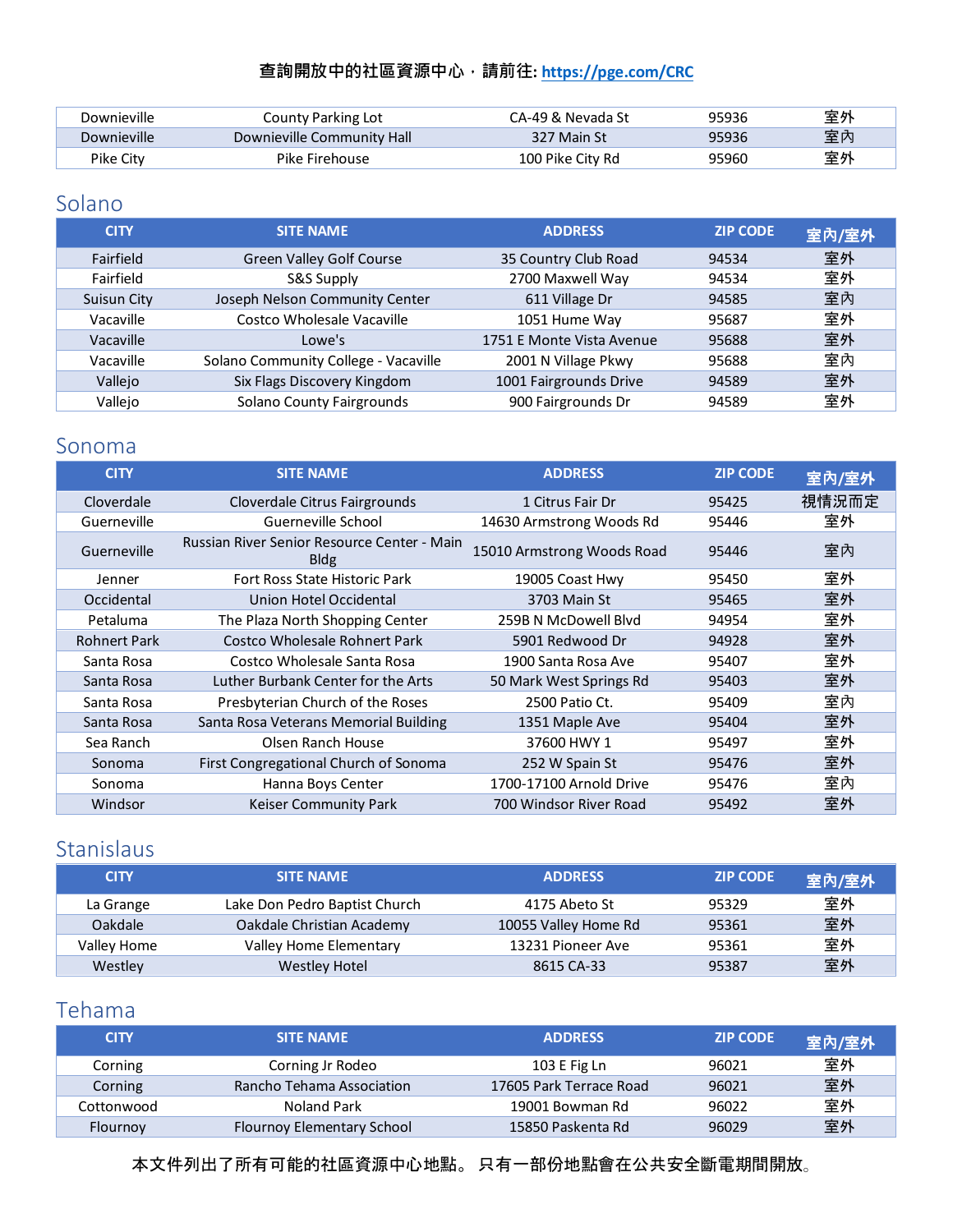| Los Molinos | Nu-Way Market                        | 8049 Golden State Hwy | 96055 | 室外 |
|-------------|--------------------------------------|-----------------------|-------|----|
| Los Molinos | Tehama County Veterans Memorial Hall | 7980 Sherwood Blyd    | 96055 | 室內 |
| Mineral     | Lassen Mineral Lodge                 | 38348 Highway 36      | 96063 | 室外 |
| Red Bluff   | Former County Sheriff's Office       | 774 Antelope Blvd     | 96080 | 室外 |
| Red Bluff   | Red Bluff Veterans Hall              | 735 Oak St            | 96080 | 室內 |

# <span id="page-12-0"></span>Trinity

| <b>CITY</b>        | <b>SITE NAME</b>                          | <b>ADDRESS</b>            | <b>ZIP CODE</b> | 室內/室外 |
|--------------------|-------------------------------------------|---------------------------|-----------------|-------|
| <b>Burnt Ranch</b> | <b>Burnt Ranch School</b>                 | 251 Burnt Ranch School Rd | 95527           | 室內    |
| Hayfork            | Trinity County Fairgrounds & Event Center | 6000 CA-3                 | 96041           | 室外    |
| Mad River          | Southern Trinity High School              | 600 Van Duzen Rd          | 95526           | 室外    |
| Weaverville        | Weaverville Church of the Nazarene        | 21 Paulson St             | 96093           | 室外    |

# <span id="page-12-1"></span>Tulare

| <b>CITY</b> | <b>SITE NAME</b>                    | <b>ADDRESS</b>           | <b>ZIP CODE</b> | 室內/室外 |
|-------------|-------------------------------------|--------------------------|-----------------|-------|
| Badger      | Sequoia Community Center            | 50151 Whitaker Forest Rd | 93693           | 室內    |
| Miramonte   | Central Sierra Chamber of Commerce  | 51420 N HIGHWAY 245      | 93641           | 室外    |
| Orosi       | Orosi Memorial District Parking Lot | 41666 Rd 128             | 93647           | 室外    |
| Woodlake    | Woodlake Presbyterian Church        | 600 W Naranjo Blvd       | 93286           | 室外    |

# <span id="page-12-2"></span>Tuolumne

| <b>CITY</b>        | <b>SITE NAME</b>           | <b>ADDRESS</b>          | <b>ZIP CODE</b> | 室內/室外 |
|--------------------|----------------------------|-------------------------|-----------------|-------|
| Columbia           | Columbia Elementary School | 22540 Parrotts Ferry Rd | 95310           | 室外    |
| Groveland          | Mary Laveroni Park         | 18930 Main St           | 95321           | 室外    |
| Mi-Wuk Village     | Diamond Jim's              | 24535 CA-108            | 95346           | 室外    |
| Mi-Wuk/Long Barn   | Word of Life Fellowship    | 24630 CA-108            | 95346           | 室內    |
| Sonora             | Mother Lode Fairgrounds    | 220 Southgate Dr        | 95370           | 視情況而定 |
| Sonora             | Sonora Elks Lodge          | 100 Elk Dr              | 95370           | 室外    |
| <b>Twain Harte</b> | Eproson Park               | 22901 Meadow Dr         | 95383           | 室外    |

# <span id="page-12-3"></span>Yolo

| <b>CITY</b>     | <b>SITE NAME</b>                               | <b>ADDRESS</b>       | <b>ZIP CODE</b> | 室內/室外 |
|-----------------|------------------------------------------------|----------------------|-----------------|-------|
| <b>Brooks</b>   | Yocha Dehe Fire Department                     | 14170 Golf Course Dr | 95606           | 室外    |
| <b>Davis</b>    | Pole Line Road Baptist Church                  | 770 Pole Line Rd     | 95618           | 室外    |
| Davis           | Veterans Memorial Center, Multipurpose<br>Room | 203 E. 14th St       | 95616           | 室內    |
| Dunnigan        | <b>Pilot Travel Center</b>                     | 3757 Co Rd 99W       | 95937           | 室外    |
| Esparto         | <b>Esparto Elementary School</b>               | 26137 Grafton St     | 95627           | 室外    |
| Guinda          | <b>United States Postal Service</b>            | 7575 CA-16           | 95637           | 室外    |
| West Sacramento | <b>Bryte Church</b>                            | 1000 Sacramento Ave  | 95605           | 室外    |
| Winters         | PG&E Gas Safety Academy                        | 1 PG&E Way           | 95694           | 室外    |
| Winters         | Shirley Rominger Intermediate                  | 502 Niemann St       | 95694           | 室外    |
| Winters         | <b>Winters Public Safety Facility</b>          | 700-702 Main St      | 95694           | 室內    |
| Zamora          | Zamora Community Center/ Town Hall             | 9810 Blacks St       | 95698           | 室內    |